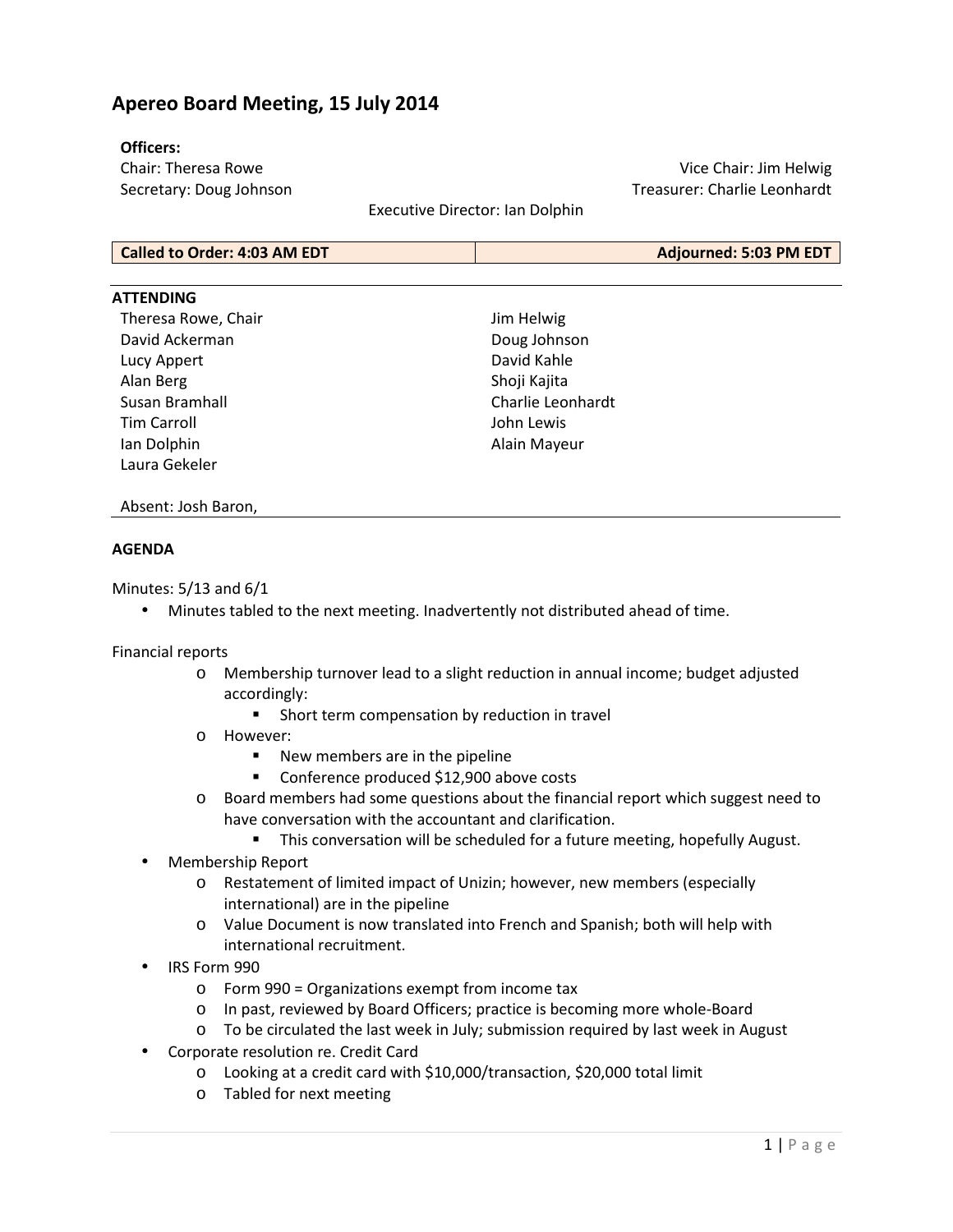## Welcome of New Members

• Woo hoo!!

Proposal to Appoint a New Member

- Nomination of Andrew Wasklewicz of entwine, who is active in OpenCast Matterhorn
- In addition to value of this individual, approving this new member will add a second commercial affiliate to the Board to address concerns expressed in the past about having a single commercial entity on the Board.
- **Susan Bramhall moved to appoint Wasklewicz to the Board. Second: John Lewis. Approved by voice vote.**

### Events Updates

- Open Apereo Conference
	- o Somewhat smaller attendance; but Overall attendance at all conferences is roughly equal to past;
	- o Feedback from participants was very positive
	- o Made substantial profit on the conference
	- o **Theresa proposed that the Board commend the Conference Committee for their hard work and dedication that led to a successful conference. Doug Johnson Moved, Jim Helwig Seconded. Approved by voice vote.**
- Educause Apereo Foundation/Open Source initiative
	- o Educause Annual Conferences
	- o Event Title: The Open Reception
	- o Time: Tuesday, September 30, 2014 from 6:30:00 PM until 8:00:00 PM
	- o Meeting Room: Florida A
	- o Currently discussing further joint sponsorship with other organizations
	- o Also evaluating possibility/feasibility of having a booth at the conference.

### ED Report

- Project News: Working in visualizations of external and internal memberships, partners, etc.
	- o Please review documents sent by Ian
- Conflict of Interest Statements
	- o **Action Item: All Board members should update and submit the document by the end of July.**
- Pending Board Reports
	- o Process for handling minutes established
		- **Minutes are now flowing to Apereo website**
	- o Membership Dues Structure (Ian, Doug, David, Charlie, Alan)

**The Sakai Foundation and Apereo have worked with Concentra for conference planning and operations for many years. Deb Smith, owner of Concentra, is retiring and passing the mantle to Jen Cummings. The Board wishes to express its great gratitude to Deb for many years of successful collaboration and our best wishes for a fruitful and happy retirement.** 

**Amended: Jim Helwig moved to add chocolates to the Board resolution. Passed enthusiastically** *nem con.*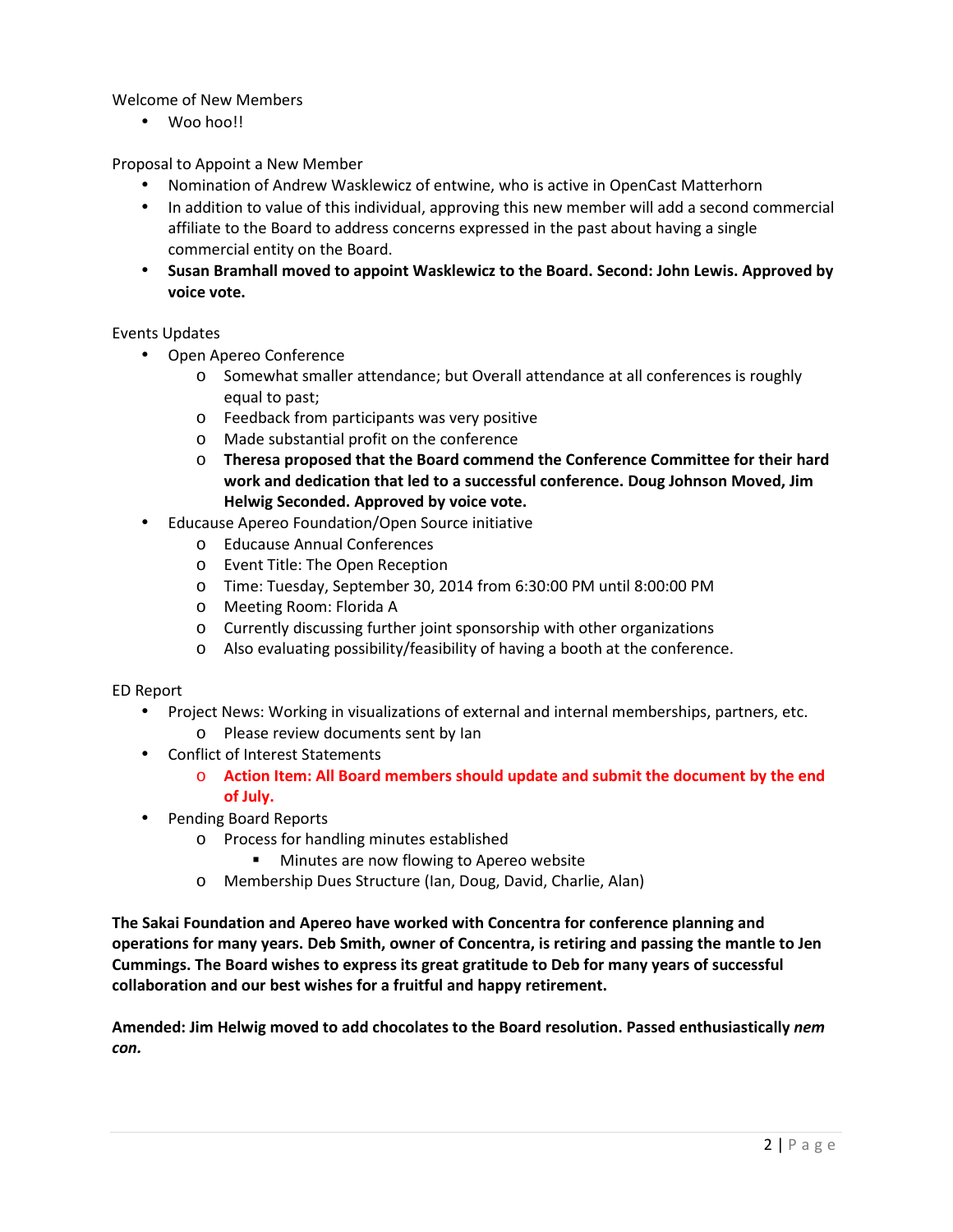**Adjournment:** David Kahle moved, Laura Gekeler seconded: Meeting adjourned at 5:00PM (EDT)

# **Pending Action Items**

[Note: Recently completed Action Items are in **Brown** and will be removed I the next iteration of the Board Minutes]

- 1. **Best Size of Board** (21 January)
	- David Ackerman suggested that interim Board appointments not count against the twoterm limit. **Approved by consensus, 18 March 2014.**
	- Ian suggested newly elected offices not be on the roll-off list. **Approved by consensus, 18 March 2014.**
	- Ian will draft an election schedule and an email calling for nominations. **[Completed]**
	- Details for next election cycle to be finalized at an upcoming Board meeting. **[Completed]**
- 2. **Executive Director Performance Goals** (21 January)
	- Ian will draw up a draft set of performance goals; these shall be a topic of conversation for a future meeting. Theresa will approve the final set of goals.
	- Draft job description is now in review; performance goals will be drafted in light of the final job description. **[22 April]**
	- Job description approved **[1 June]**
- 3. **Additional Position Discussion** (21 January)
	- Adding an additional staff member is primarily a budget issue. Chicken-egg issue: budget for staff not really available; but the new position may be important for generating additional revenue.
	- Board will discuss this as part of the financial discussion next month. *Note: Discussed but not yet resolved.*
	- •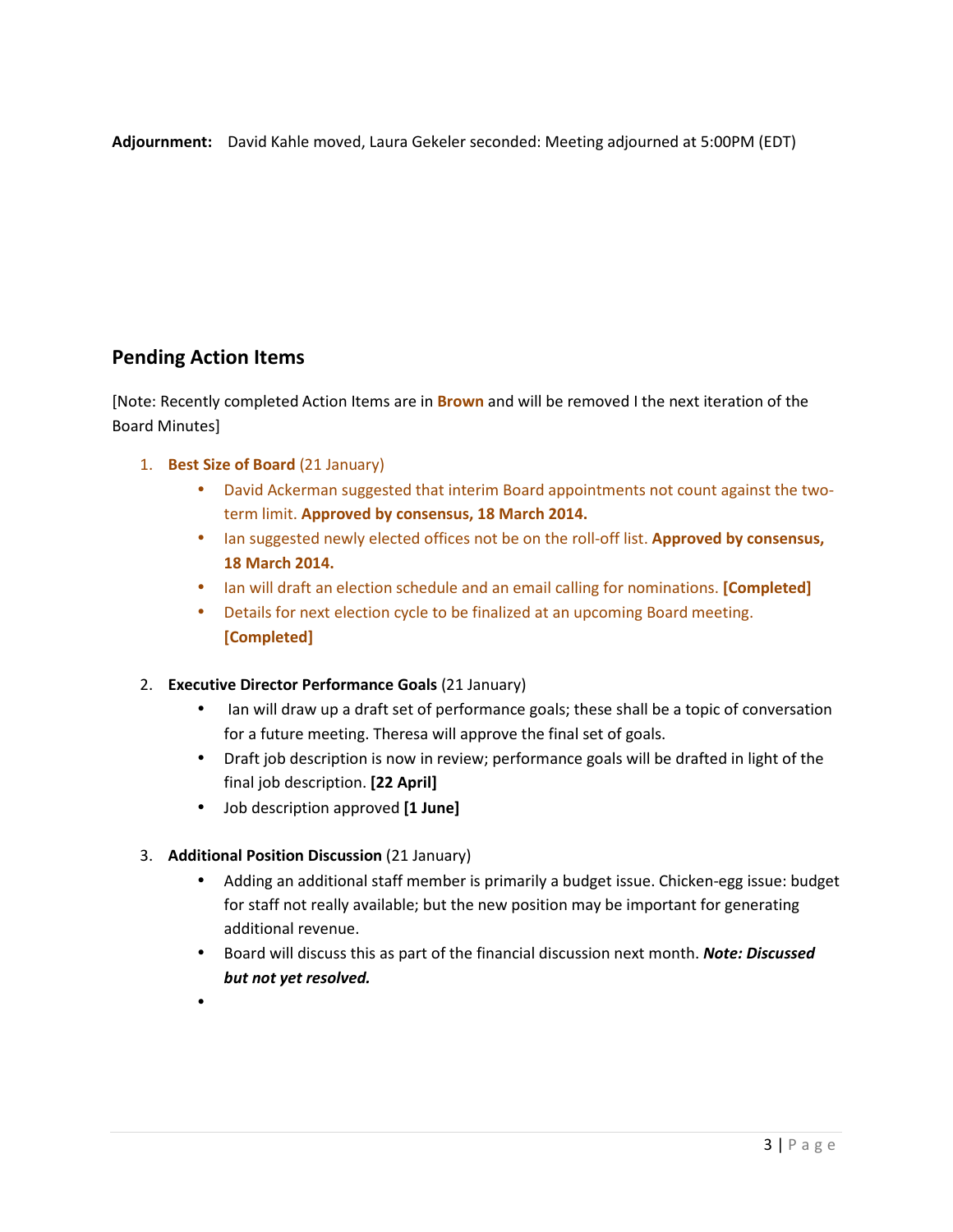# 4. **Posting Minutes** (21 January)

- Ian, Tim, and Doug will coordinate on a process for approving and posting minutes.
- Current process is that Doug submits minutes to Board Officers and Ian for input as necessary; in particular to make sure nothing important has been missed. Minutes are then placed before Board for approval. Upon approval, Ian will forward minutes to Web services.
- Process Clarified:
	- i. Minutes are taken at each meeting and submitted afterward to the Board Officers and Ian for review prior to next monthly Board meeting;
	- ii. Minutes are edited/approved at next Board meeting;
	- iii. Finalized and Approved minutes are printed as PDF file;
	- iv. Finalized minutes PDF is submitted to both Ian and the current webmaster to be posted on the Board Minutes sections of the Apereo website.
- **Completed**

### **5. Discuss presence of commercial affiliates on Board** (18 March)

- There is broad agreement across the Board that the vendor viewpoint is a valuable perspective
- How to deal with vendors and board representation should be defined and rules added to the by-laws.

## **6. ED job description (22 April).**

- Draft composed from web-posted job descriptions of Executive Directors of not-forprofit organizations, non-governmental organizations, and higher education foundations.
- Doug will put draft in Board Google Docs site for comments/suggestions. [Done]
- Doug will update and post approved job description in Google Docs
- **Job description edited; edited document approved, 1 June 2014**
- **7. Protecting Trademarks** (20 May).
	- **Action Items:** Ian will contact identified potential violators to indicate that the Board is reviewing policies related to trademarks and that we want to be supportive of these services to see if we can work out some voluntary compliance. Emphasis on wanting to collaborate.
	- **Action Item:** Table this topic for the future, possibly the July meeting to engage in deeper, better informed discussion and decision making.
	- **Work Team established to address this issue [1 June]**

### **8. Membership/Dues Structure Subcommittee**

- a. Membership/dues structure (Ian, Doug, David, Charlie)
	- i. donations structure including charitable contribution
	- ii. Marketing! (see Communications below)
	- iii. Target: 90 days (Sept.)